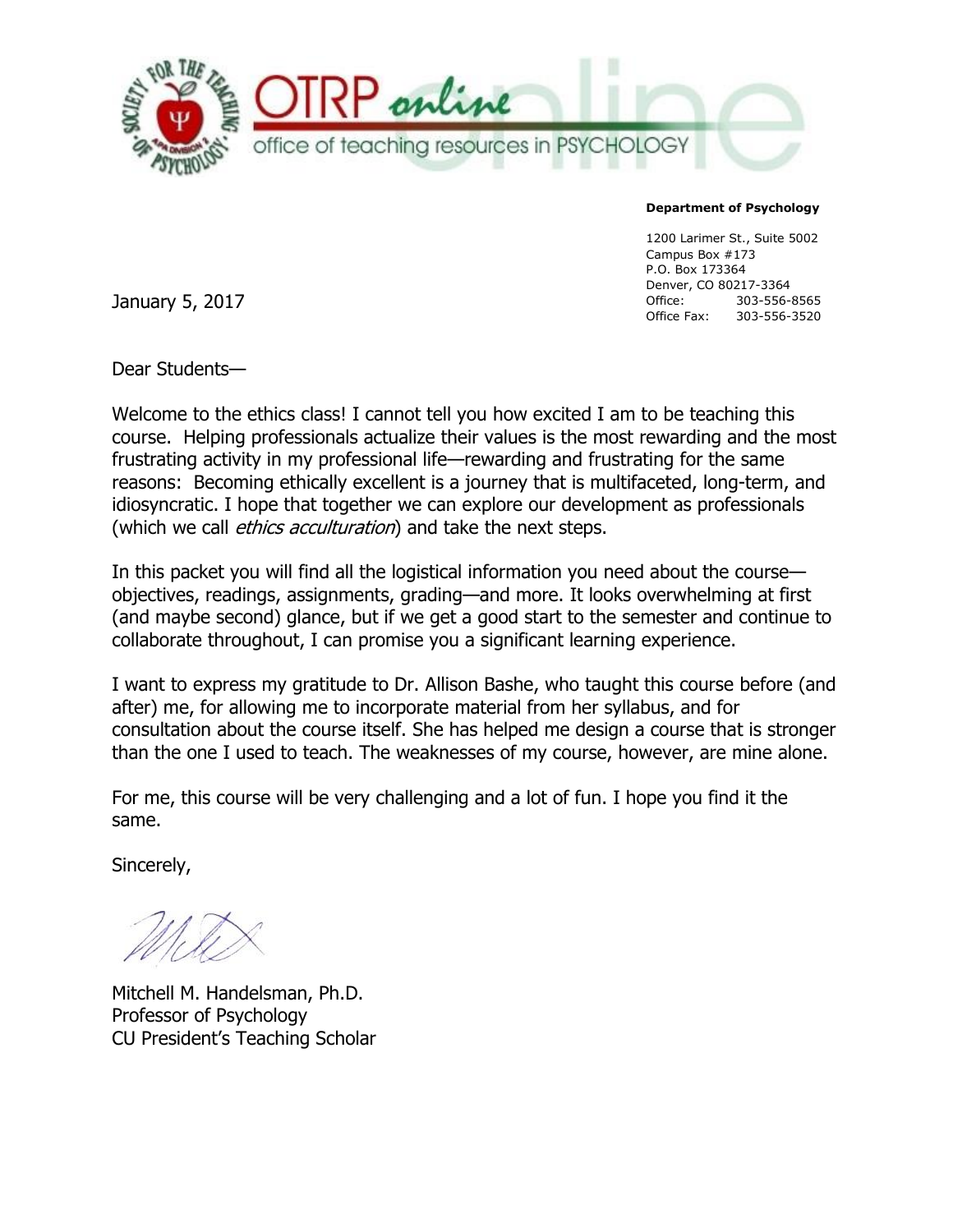# **PSYC 7730 – ETHICS & PROFESSIONAL ISSUES IN PSYCHOLOGY**

### *Course Information Packet - Spring 2017*

Instructor: Dr. Mitch Handelsman

Phone: 303-556-2672 (The number for campus closures is 303-556-2401)

Email: [mitchell.handelsman@ucdenver.edu](mailto:mitchell.handelsman@ucdenver.edu)

Office: NC 5002J

Professor Hours: Tuesdays, 9-11 am. You can also sign up for times on Wednesdays (9-noon) and Thursdays (1-3 pm) in the Department office in the red "BA Advising" book. Feel free to drop in at other times, or to contact me for other appointment times.

Class Time: Tuesdays, 12:30 – 3:20 P.M., NC 4031

Canvas Site: In this course you will submit all writing assignments on Canvas. Go to the [Canvas](https://ucdenver.instructure.com/login)  [Login Page](https://ucdenver.instructure.com/login) [\(https://ucdenver.instructure.com/login\)](https://ucdenver.instructure.com/login). It will also be a way for all of us to communicate with each other.

[My Personal Web Page](http://clasfaculty.ucdenver.edu/mhandels) [\(http://clasfaculty.ucdenver.edu/mhandels\)](http://clasfaculty.ucdenver.edu/mhandels). On this page you can find links to my teaching philosophy and my "teaching autobiography."

# *TABLE OF CONTENTS*

## *COURSE DESCRIPTION*

An in-depth exploration of the values and ethical ideas that guide professional practice in psychology, including philosophical ethical principles and professional codes of conduct. Specific topics include confidentiality, informed consent, competence, and respect for persons. Students are expected to be able to think about and communicate difficult ethical concepts in the form of class participation and a major paper. Prereq: Admission to the Clinical Health Psychology Ph.D. program or with permission of the instructor and graduate program director.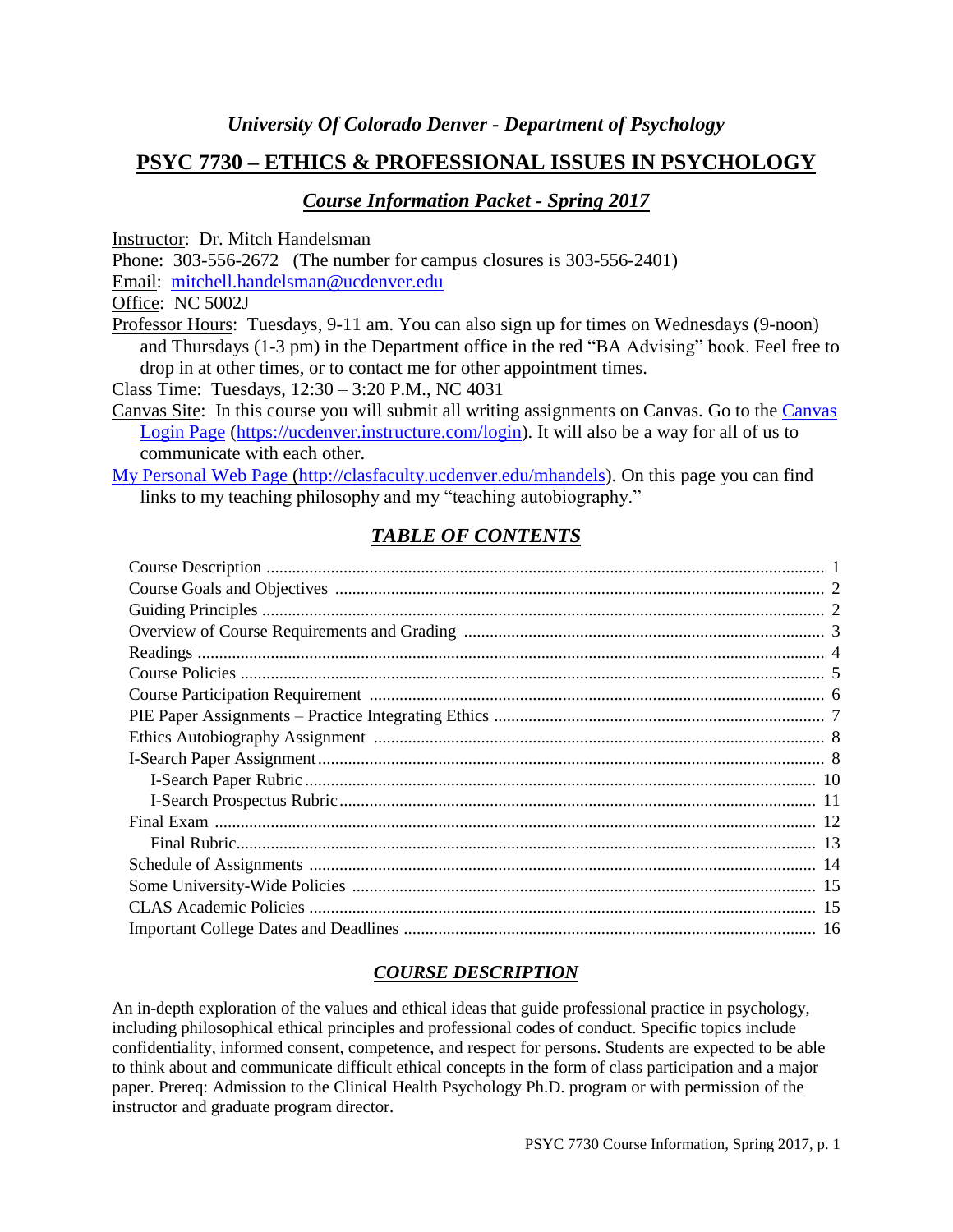## *COURSE GOALS AND OBJECTIVES*

**Knowledge:** You will demonstrate working knowledge of:

- 1. Foundations of ethical thinking and practice
- 2. Specific ethical issues, including informed consent, confidentiality, and boundaries
- 3. The APA's (2010) *Ethical Principles of Psychologists and Code of Conduct*
- 4. Legal and regulatory issues, including beginning knowledge of Colorado's mental health statutes
- 5. Ethical acculturation and ethical choice making
- 6. Aspects of the profession of psychology that present opportunities and obstacles in regard to actualizing your values and virtues

**Skills:** You will engage in behaviors that reflect the values and ethics of psychology and will demonstrate skills in:

- 7. Deliberating and making ethical choices, including deeper and more precise thinking
- 8. Self-reflection, including awareness of blind spots, uncertainties, and acculturation strategies
- 9. Moving toward a coherent and explicit ethical stance
- 10. Integrating professional and personal resources
- 11. Thinking that includes application, analysis, and integration
- 12. Active learning strategies, including participation in discussions
- 13. Oral and written communication
- 14. Following directions and meeting deadlines
- 15. Acting in a professional manner in and out of the classroom

**Attitudes:** You will demonstrate (if not feel!) an eagerness to approach ethics knowledge and application of this knowledge that includes:

- 16. Commitment to the ethical principles and standards of the profession
- 17. Commitment to integration as a preferred ethics acculturation strategy
- 18. Developing ethical virtues, including humility, prudence, and respectfulness
- 19. Appreciation of your own strengths and areas of vulnerability
- 20. Understanding that ethical behavior and choices require continuous, long-term efforts
- 21. Commitment to seek and integrate feedback about your competence, knowledge, skills, abilities, and attitudes

## *SOME GUIDING PRINCIPLES FOR LEARNING PROFESSIONAL ETHICS (AND LEARNING IN GENERAL)*

*This is not an exhaustive list, but it does represent major values, assumptions, and applications of research findings that I try to actualize as I design and implement this course.*

*I have reasons for everything I do. Feel free to ask me why I'm doing what I'm doing.*

- 1. Ethics is best taught in an atmosphere of trust, support, and aspiration. Fear (of lawsuits, complaints, etc.) doesn't work as well.
- 2. Ethics is a knowledge-based set of skills, not a personality trait.
- 3. Ethics skills include self-reflection, application, and integration.
- 4. Knowledge is relatively easy to attain, skills are not; skills take practice to develop.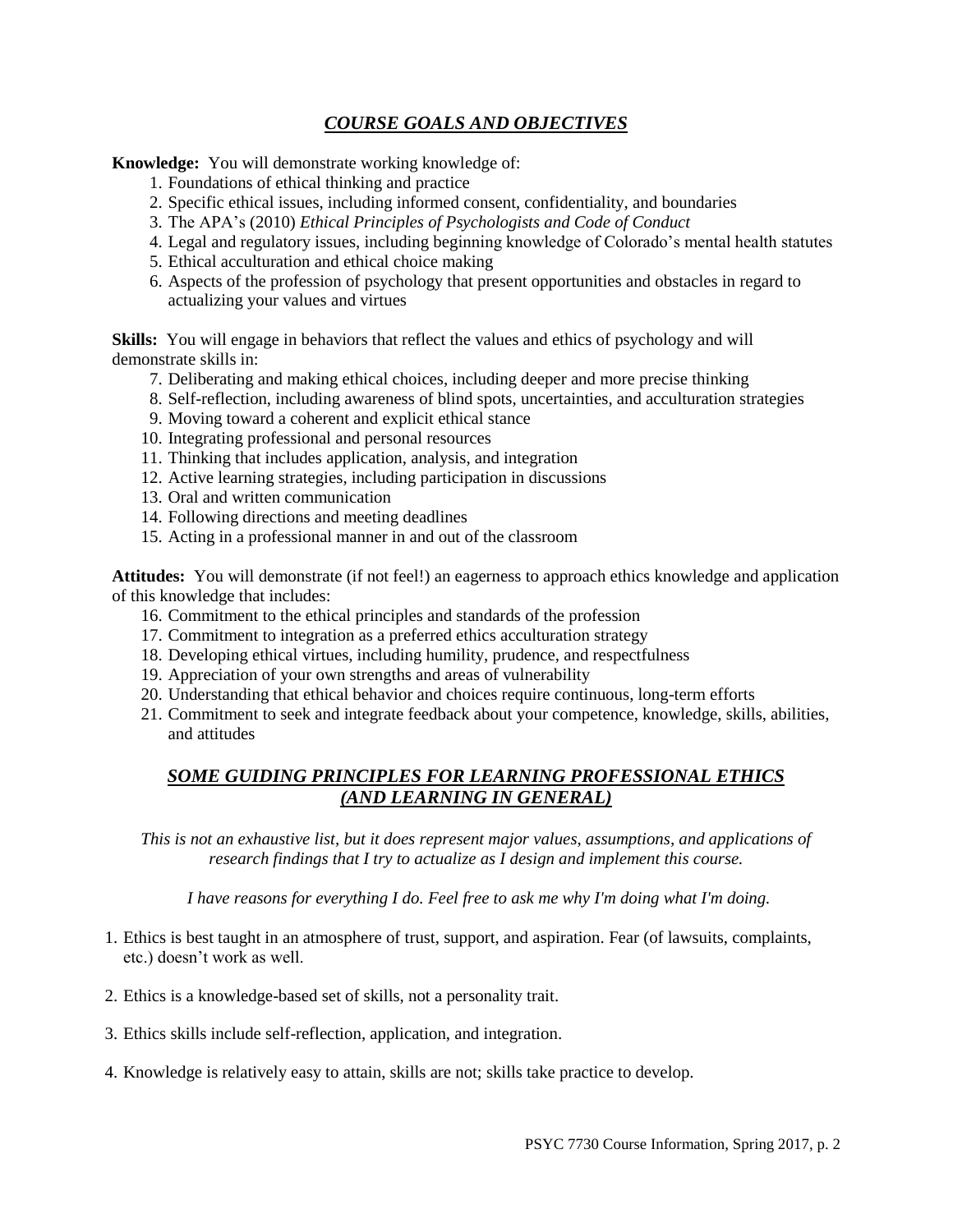- 5. The only way to learn is to work at it, and the best way to do work is to play. Play means things like: (a) not worrying so much about being perfect or correct (especially at the beginning), (b) bringing positive emotions into the process, (c) trying lots of ways to approach a problem, (d) expending effort in a positive way, and (e) having a more open mind.
- 6. Information from books and other writing is neither simple nor self-evident. Meaning comes from the active processing of information. Thus, we must *construct* knowledge and meaning—we cannot passively absorb them.
- 7. Reading with the intent to learn and to write is different—and more productive—than reading with the intent to finish reading.
- 8. Writing is a form of thinking and of constructing knowledge.
- 9. Having thoughts doesn't really matter if you cannot communicate them effectively.
- 10. In higher education, significant learning takes place outside of class; class time can be used to practice skills and test out what we've learned.

| <b>Points</b> | <b>Activity</b>                                                 |
|---------------|-----------------------------------------------------------------|
| <b>200</b>    | <b>Class Participation</b>                                      |
| 300           | PIES (Practice Integrating Ethics) - 10 papers @ 30 points each |
| 50            | Ethics Autobiography                                            |
| 50            | <b>I-Search Prospectus</b>                                      |
| <b>200</b>    | I-Search Paper                                                  |
| <b>200</b>    | Final (2 hours, open-book)                                      |
| 1000          | <b>TOTAL POINTS</b>                                             |

## *OVERVIEW OF COURSE REQUIREMENTS AND GRADING*

• The minimum points needed for each final grade are:

| $920 = A$    | $-800 = B$   | $-680 = D+$ |
|--------------|--------------|-------------|
| $-900 = A-$  | $-780 = C +$ | • $620 = D$ |
| $-880 = B +$ | $-720 = C$   | $-600 = D$  |
| $-820 = B$   | $-700 = C$   |             |
|              |              |             |

- $I$  do not round at the end; 899 points is a B+ and 900 points is an A-.
- I do not grade on a curve, so your grade is not dependent *at all* on the grades of your colleagues.
- For the most part I base your grade on the *quality* of the work you produce, not on the amount of time and effort you expend. (In most cases, of course, these two variables are correlated. Come see me about ways to make the most of your effort.)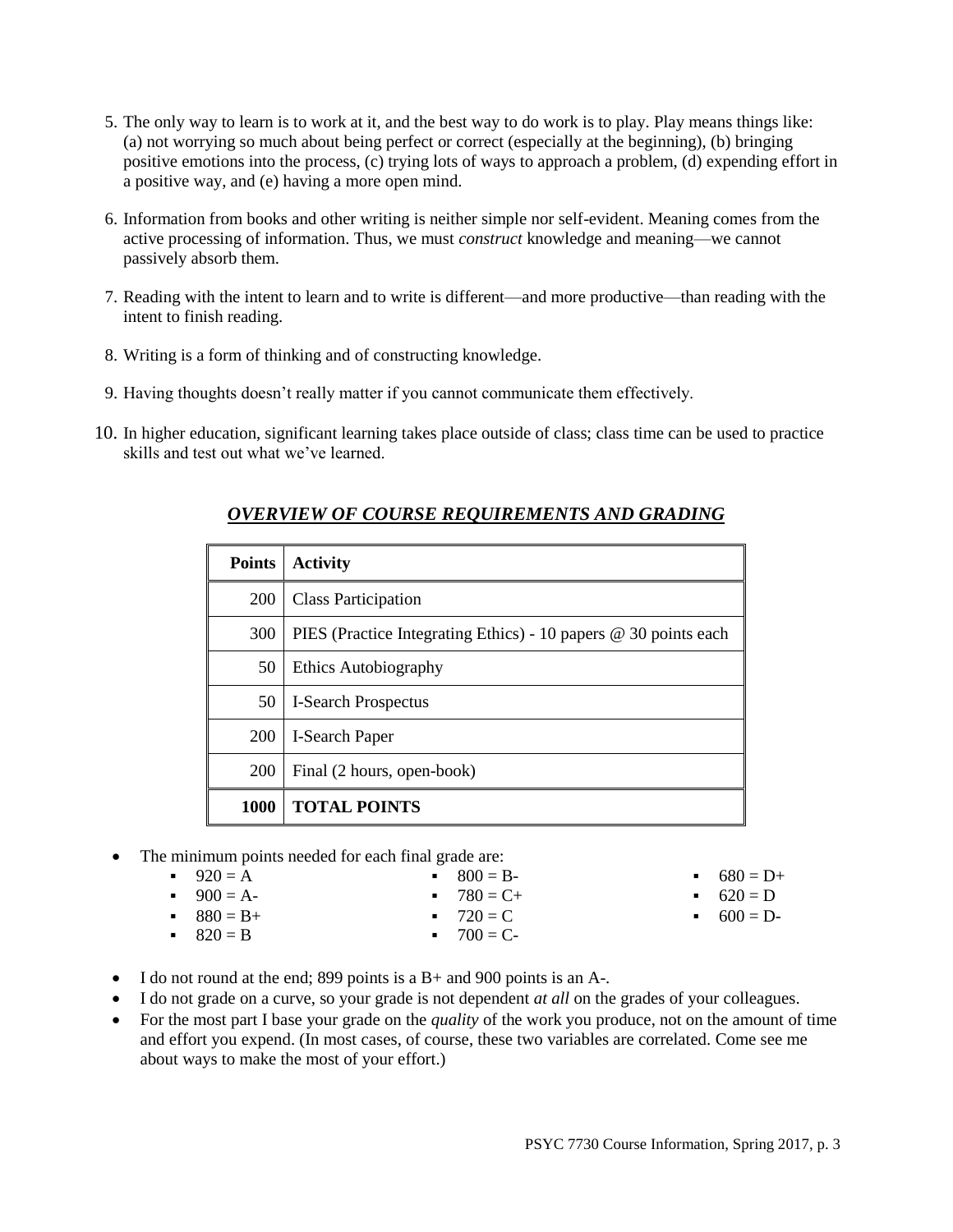### *READINGS*

The readings outlined below are in three categories. First are the two major textbooks. Second are articles and other readings for specific class meetings. Third are some "useful readings" that I didn't assign for specific days but will be valuable to you. All readings other than the texts are available on, or linked from, Canvas.

These are the basic required readings, and they are really basic. In the context of your I-search project you will be finding, reading, and integrating other material. I'll be happy to consult with you about this.

#### *TEXTS*

- Anderson, S. K., & Handelsman, M. M. (2010). *Ethics for psychotherapists and counselors: A proactive approach*. Malden, MA: Wiley-Blackwell. (A&H) (ISBN-10: 1405177667). This book is pretty redundant with the next book in terms of information; however, you will get your money's worth if you think of this book as a kind of workbook to help you develop your acculturation skills!
- Knapp, S. J., & VandeCreek, L. D. (2012). *Practical ethics for psychologists: A positive approach* (2nd ed.). Washington, DC: American Psychological Association. (K&V) (ISBN-10: 143381174X)

#### *ARTICLES AND OTHER READINGS*

- American Psychological Association (2010). *[Ethical principles of psychologists and code of conduct](http://www.apa.org/ethics/code/index.aspx) (including 2010 and 2016 amendments).* Washington, DC: Author. Retrieved from <http://www.apa.org/ethics/code/index.aspx>
- Bartlett, T. (2015, July 13). What a bombshell report tells us about the APA's abetting of torture. *Chronicle of Higher Education.*
- Colorado Revised Statutes, Confidentiality (12-43-218)
- Colorado Revised Statutes, Mandatory Disclosure (12-43-214)
- Colorado Revised Statutes, Prohibited Activities (12-43-222)
- Colorado Revised Statutes, Reporting Duties (13-21-117 and 19-3-304)
- Handelsman, M. M., Knapp, S., & Gottlieb, M. C. (2009). Positive ethics: Themes and variations. In C. R. Snyder & S. J. Lopez (Eds.), *Oxford handbook of positive psychology* (2nd ed., pp. 105-113). New York: Oxford University Press.
- Hoffman, D. H., Carter, D. J., Lopez, C. R.V., Benzmiller, H.L., Guo, A. X., Latifi, S. Y., & Craig, D. C. (2015, September 4). Report to the Special Committee of the Board of Directors of the American Psychological Association: Independent review relating to APA Ethics Guidelines, national security interrogations, and torture (revised). Chicago, IL: Sidley Austin LLP. Retrieved from <http://www.apa.org/independent-review/revised-report.pdf> .
- "How to Construct a Concept Map"
- Oberlander, S. E., & Barnett, J. E. (2005). Multiple relationships between graduate assistants and students: Ethical and practical considerations. *Ethics & Behavior, 15*, 49-63.
- Rogerson, M. D., Gottlieb, M. C., Handelsman, M. M., Knapp, S., & Younggren, J. (2011). Nonrational processes in ethical decision making. *American Psychologist, 66,* 614-623.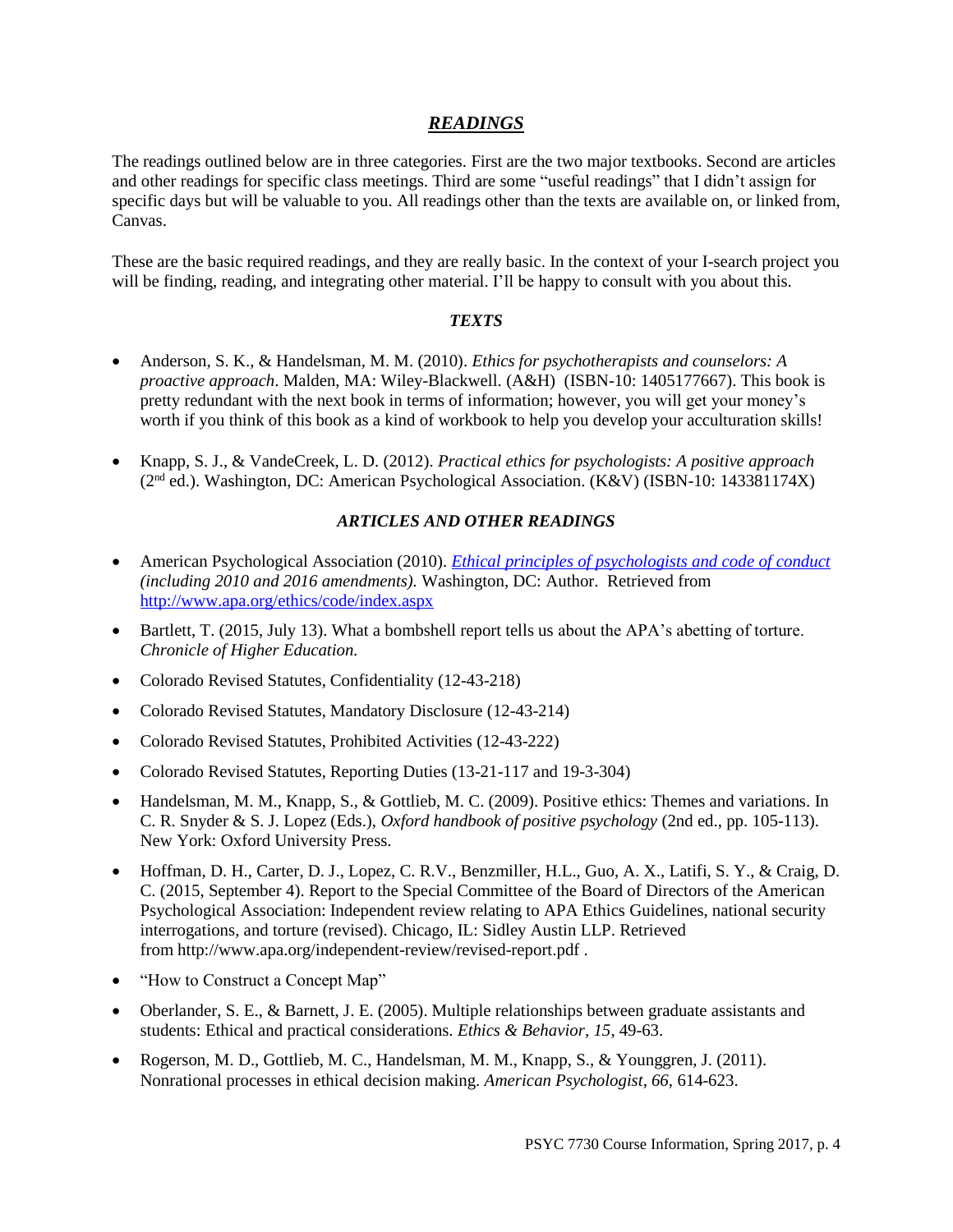#### *USEFUL READINGS (partial list, of course)*

- McKelvie, S. J., Black, S. L., & Standing, L. G. (2004). *Guide to academic honesty for the department of psychology.* Unpublished manuscript, Bishop's University. Another good great resource for understanding plagiarism is the tutorial at [Indiana University](https://www.indiana.edu/~istd/) [\(https://www.indiana.edu/~istd/](https://www.indiana.edu/~istd/) )
- Romm, E. G. (1992, February). Active vs. passive voice: What a difference! *Writing!*, pp. 14-15.
- UCD Writing Center. "Understanding Passive Voice"
- [Ken Pope's web page](http://www.kspope.com/) [\(http://www.kspope.com\)](http://www.kspope.com/) you'll find tons of resources here!
- [Pennsylvania Psychological Association –](http://www.ethicalpsychology.com/) Ethics Blog [\(http://www.ethicalpsychology.com/\)](http://www.ethicalpsychology.com/). Another great source of articles, etc.

## *COURSE POLICIES*

- **Written Work and Late Work:** All papers need to be double-spaced, in New Times Roman 12 point font, with 1-inch margins all around, and including the due date. Submit all papers on Canvas, in a Word or pdf file, before the time indicated. I will deduct 20% of the grade you would have earned (the **"20% Discount"**) if the paper is up to a week late. After 1 week, you will earn no points (Course Goal #14).
- **Self-Disclosure:** This course does not require intimate self-disclosure. You need not share personal information—in class or in written work—that would be embarrassing. At the same time, *professional* self-reflection—written or oral—may include personal information and may itself generate uncomfortable feelings. I hope that together we will create a culture of safety in this class that will help us all with self-reflection.
- **Attendance:** Attendance is mandatory because this course involves in-class discussions and experiences that cannot be "made up." If you cannot attend class for any reason, please talk to me in person or leave me a message beforehand. More than one absence will start to influence your grade. After all, missing two class periods is missing almost 15% of class time.
- Snow Closure Policy: If school is canceled (class won't be canceled unless the entire campus is closed), all assignments hold.
- **College Policy on Incompletes:** Incomplete grades are NOT granted for low academic performance. To be eligible for an Incomplete grade, students MUST (1) successfully complete a minimum of 75% of the course, (2) have special circumstances beyond their control that preclude them from attending class and completing graded assignments, and (3) make arrangements to complete missing assignments **with the original instructor**. Verification of special circumstances is required. Completion of a CLAS Course Completion Agreement is strongly suggested. Incompletes cannot be awarded that stipulate (1) a student may repeat the entire course, (2) repeat or replace existing grades, (3) allow the student an indeterminate period of time to complete a course, or (4) allow the student to repeat the course with a different instructor.
- **Academic Dishonesty:** Academic dishonesty undermines a cooperative learning environment and is against University policy. Misconduct includes: (a) plagiarism—quoting or using the ideas of another person without giving them credit—on ANY submitted work, including drafts, and (b) using previous tests or answers, supplied by current or former students, to study from. Be familiar with University policies. The penalties for academic dishonesty are severe (e.g., you may receive a 0 on the assignment, get an F in the course, be referred to a department committee, and/or be referred to the College Academic Ethics Committee). After all, this is an *ethics* class!
- **Electronic Devices:** Class sessions are like any professional meetings. Your use of electronic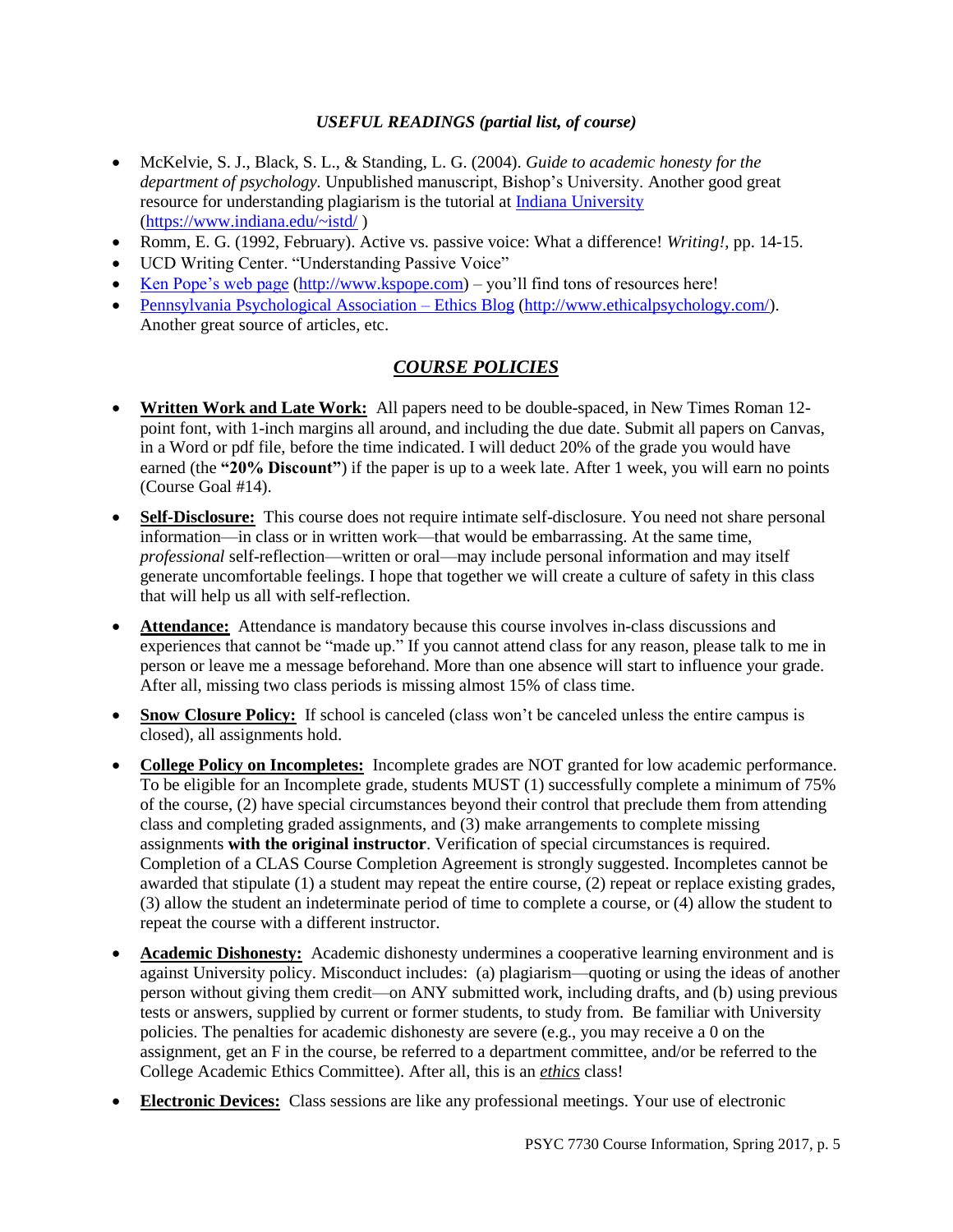devices should not disrupt the learning activities in the classroom, nor (the appearance of) your active engagement with the class, the material, or the rest of us. See Course Goal #15.

 **Changes:** Because I've designed this course to have you be active and involved, it may not be possible or desirable to stick rigidly to the schedule outlined below. I reserve the right to change the due dates for reading assignments and to change readings or assignments. We will discuss any changes in advance to make sure they are for good reasons and in your interests as well as mine.

# *COURSE PARTICIPATION REQUIREMENT*

Regardless of what professional role(s) you choose to adopt in the future, it will be important for you to have the ability to learn actively and to communicate your ideas, confusions, and knowledge to others. These are skills that we can learn and develop, whether we come by them naturally or not. Course participation includes four elements:

### **1. Professional Engagement in Classroom Discussions and Activities**

At some point in your careers, I can guarantee that each of you will teach a class or workshop, lead a case conference, facilitate a psycho-educational group, or try to impress people at a pot-luck or party. I want to help you develop some of the necessary skills for such activities.

This element has three aspects. First, **come to each class prepared with something you want to discuss.** When I ask, "What do you want to talk about today?", I really mean it! Your answer can include what you wrote your PIE about, a *Food for Thought* or *Journal Entry* from the text, or just something in the readings that you circled or highlighted for more exploration. Your initiation of the discussion does not mean a prepared lecture or demonstration of perfect knowledge. We're all in this together, and you might want us to help you develop your understanding. If you want, you can do something even more creative, such as (a) ask questions about the readings that we can answer; (b) introduce a debate topic; or (c) start the discussion of a case that you've created or gotten from the readings or other sources.

Second, come to class prepared to help the rest of us develop *our* understanding. The days of being able to sit back and learn ONLY by listening are pretty much over! Most of our class time will be devoted to discussions and other forms of active learning. I will be a full participant as well.

Third, treat class as what it is—a professional meeting. Be prompt, active, respectful… you get the idea.

### **2. One Meeting (at least) With Professor**

I'm assuming that you and I will meet outside of class at least a few times, but I wanted to state this explicitly so you know that you are welcome to talk with me at any time. We can talk about how the course is going, suggestions you have, how you're doing in the other elements of participation, your I-Search paper, or whatever.

#### **3. Collaborative Course Management**

In past semesters we've had a Student Management Team, a group of 3 or 4 students who share feedback on how the course is going and suggest ways to improve the course (before the end of the semester when it's too late!). I am especially interested in suggestions for making class time as engaging as possible, and for creating a culture of respect, hard work, safety, and self-reflection. Because the class is so small, ALL OF YOU will be playing this role this semester! I will reserve class time to reflect on how the course is going. However, you can also meet with me or use Canvas to share ideas.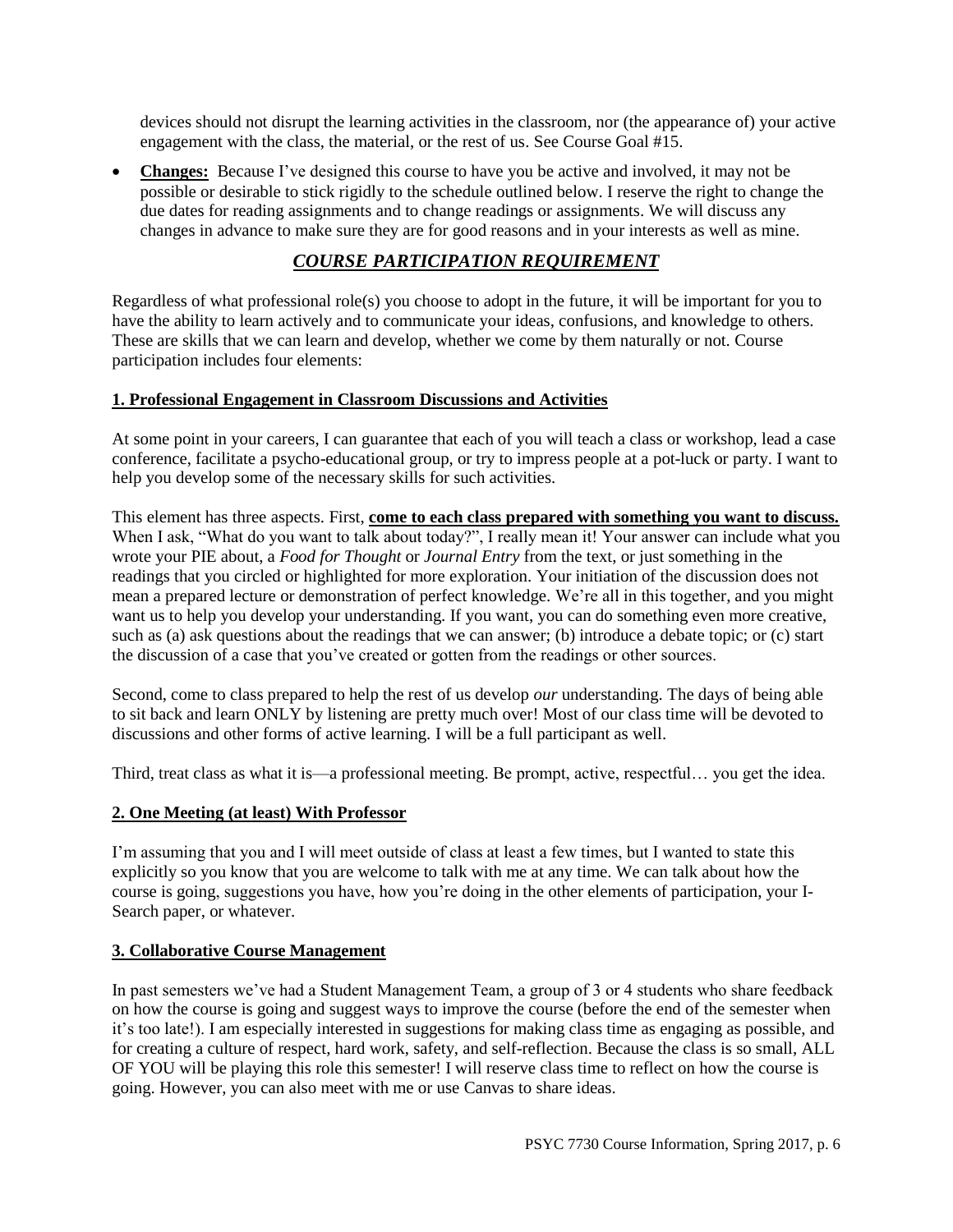## *PIE PAPER ASSIGNMENT- Practice Integrating Ethics*

### **Background/Goals**

Writing about what you read alters how you read and improves your understanding and thinking. You will write PIES—papers about the readings you do—for 10 class periods for which you do readings. Each PIE is an application or integration *using* the readings assigned for that day. I designed this assignment to have you (a) do the readings; (b) understand them; and (c) apply them to, or integrate them with, other material from the course, your professional experience, and/or other courses. I will also use your PIES to help design class activities. (That's why they are due before class time!)

### **Assignment**

PIES are short papers, but they are not informal. You need to write clearly and precisely. In each PIE you will demonstrate that you have read and understood some of the reading you did by applying it to and integrating it with other material from this course (or others), your personal experiences, your I-Search project, your research or clinical work, or something else.

In your PIE papers (and all your writing!), *show* rather than *tell.* For example, telling me, "I used the 5 step model and found that confidentiality is important," does not demonstrate your understanding. *Show me* the steps you took and why you think confidentiality is important (and when it may not be!). Balance theory with examples. Just summarizing the reading is not enough—nor is just telling me that you understand.

### **Requirements**

- PIES are due on Canvas by 9:00 am the morning of the class for which the reading is due.
- PIES must be no longer than 1 page.
- At the top of each PIE put your name, the due date, and an *informative* title that tells me something about what the paper is about. Do not just use, "PIE #6," or "Confidentiality."
- Remember the 20% discount for late papers. Technology failures do not excuse late papers.

### **Additional Information**

- Your PIE paper is due on the day the reading is due. You can only do one PIE per class.
- You need not address all the readings in your PIE.
- Outlining and revision are very helpful. You might wind up writing several pages to get one that you are proud of. A one-page paper represents more than one page worth of thinking!
- Citations: Do you need to cite and reference sources in your PIES? The answer is no if you're using the reading assignment, because I assume that that's where you're getting your information. But you can quickly mention which reading, just to be clear. Like, "In the Knapp reading, remedial ethics is...." Direct quotes, however, need full citation with page numbers. If you do use outside sources, you need to cite them and have a reference entry (which can be on a second page). In general, be *very* careful to avoid plagiarism, and to give credit to others for their ideas.
- If you find yourself getting bored with writing the PIES, take some risks! Try something new! For example, bring in more and more previous readings, or try using three principles rather than two.
- I recommend doing PIES for the FIRST 10 classes—to get them out of the way.

**Grading:** Each PIE is worth a maximum of 30 points. The rubric is on Canvas.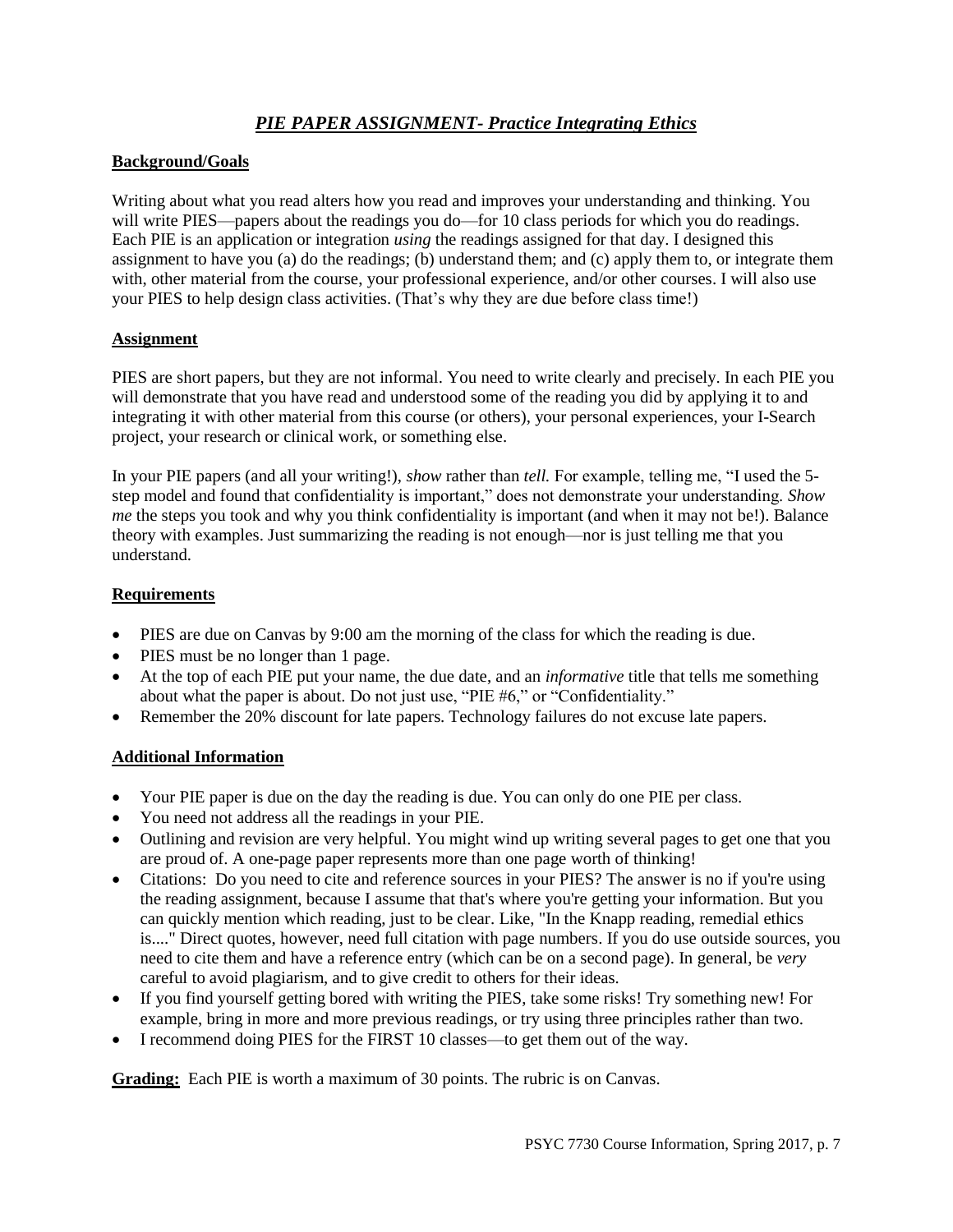## *ETHICS AUTOBIOGRAPHY ASSIGNMENT*

#### **Background/Goals**

The main purpose of the Ethics Autobiography "is to encourage self-reflection about your personal ethics of origin" (Anderson & Handelsman, 2010, p. 32). You need to know where you're coming from to do the best job of adapting to your new profession and its ethical traditions. Thus, you will write an *Ethics Autobiography* in which you will explore the aspects of your background that influence your ethical thinking and that might make it easier or harder to be a mental health professional.

#### **Assignment**

The assignment for the Ethics Autobiography is presented in detail in A&H: (a) "Ethics Autobiography – Part 1" section and the *Journal Entry* on pages 31-33, and (b) the "Ethics Autobiography, Part 2" Journal Entry on pp. 89-90. Most of this paper will be exploring what YOU bring to the profession, but you should make use of the reading you've done so far. It will help greatly if you have done the *Food for Thought* and *Journal Entry* activities in the A&H text.

#### **Requirements**

- Due February 7 at noon.
- The autobiography must be no more than 3 pages.
- At the top, put your name, the due date, and "Ethics Autobiography." If you want to add a subtitle, that's fine.

#### **Grading**

You can earn a maximum of 50 points for the ethics autobiography. The rubric is on Canvas.

## *I-SEARCH PAPER ASSIGNMENT*

#### **Background/Goals**

This assignment will help you relate this course to the rest of your experience as a professional-intraining, and to give you an opportunity to practice your analytic and ethical reasoning skills. The paper will give you a chance to apply all the elements of the course as you analyze a problem, issue, dilemma, or policy that is directly relevant to your professional development. I designed the assignment to help achieve (at least) course goals 1, 2, 5, 6, 7, 8, 9, 10, 11, 13, 14, and 19.

#### **Assignment**

In your I-search paper you will tackle the ethical aspects of a problem, issue, dilemma, or policy that you notice or anticipate in your research, clinical work, teaching, and/or other aspects of your training and professional development. In your analysis of your topic, you will

- Use course material, including both *knowledge* and *skills* you've been studying
- Reflect on your own strengths and weaknesses, including
	- o Acculturation strategies you have or might employ
	- o Nonrational factors that have or might influence your analysis or behavior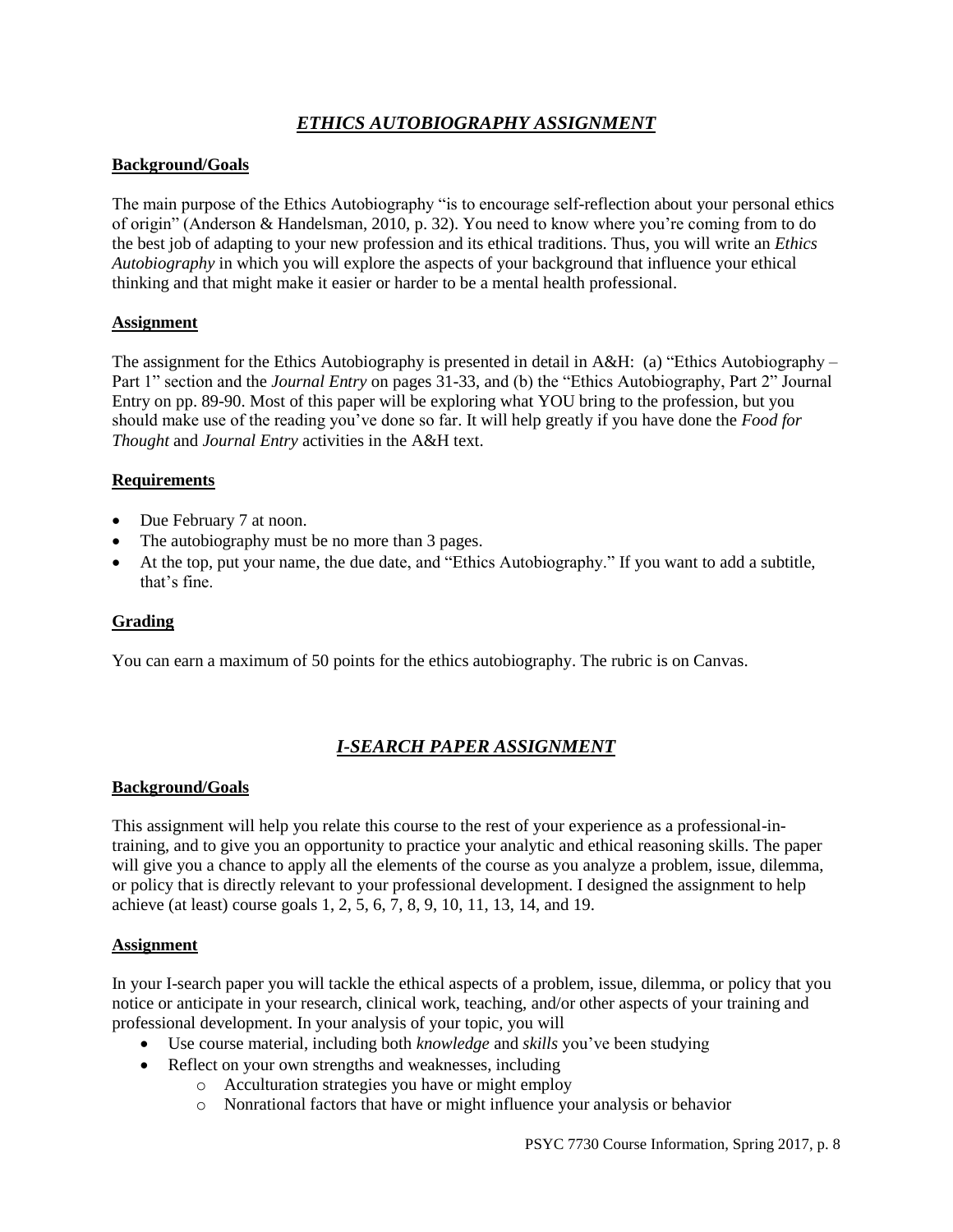- Incorporate ethics guides, such as the APA Code, legal guides, and/or foundational principles
- Incorporate two outside sources (i.e., not assigned for class) to provide empirical and/or theoretical background or evidence for your analysis.
- Articulate a balanced analysis and ethical stance regarding your problem, issue, etc.

I call this assignment an *I-search* paper because *you* are part of what you are researching. Because you are the major subject of the paper, it is essential to write in the first person.

#### **Requirements**

- A prospectus of your paper is due on March 7, and should contain drafts, outlines, and/or plans for how you will tackle each element of your paper. The better the prospectus, the better my feedback can be.
- The paper is due on May 2.
- Length: 6 pages max, not including references.
- No need for a title page: At the top of the paper put your name, the date, and an *informative* title that tells me something about what the paper is about. Do not just use, "I-search" or, "Aspects of Confidentiality."
- Papers must be double-spaced, using Times New Roman 12-point font with 1-inch margins.

#### **Additional Information**

- Once again, *show* rather than *tell.*
- You can make good use of your ethics autobiography, and perhaps do some "updating' of the autobiography (A&H, p. 224).
- You can also use your PIE papers to explore ideas that may show up (or not!) in the I-search.
- Notice how all the assignments in the course fit together!
- Your references need to be meticulously cited and referenced—even those from course assignments.
- The idea is not to display comprehensive knowledge of an issue, but to show that you can (a) *explore* the ideas and knowledge you are gaining from the course, and (b) *use* the skills that you are studying.
- I am happy to talk with you to go over ideas, drafts, paragraphs, outlines, etc.

**Grading:** You can earn a maximum of 200 points for the paper and 50 for the prospectus. I will use the attached rubrics to grade them.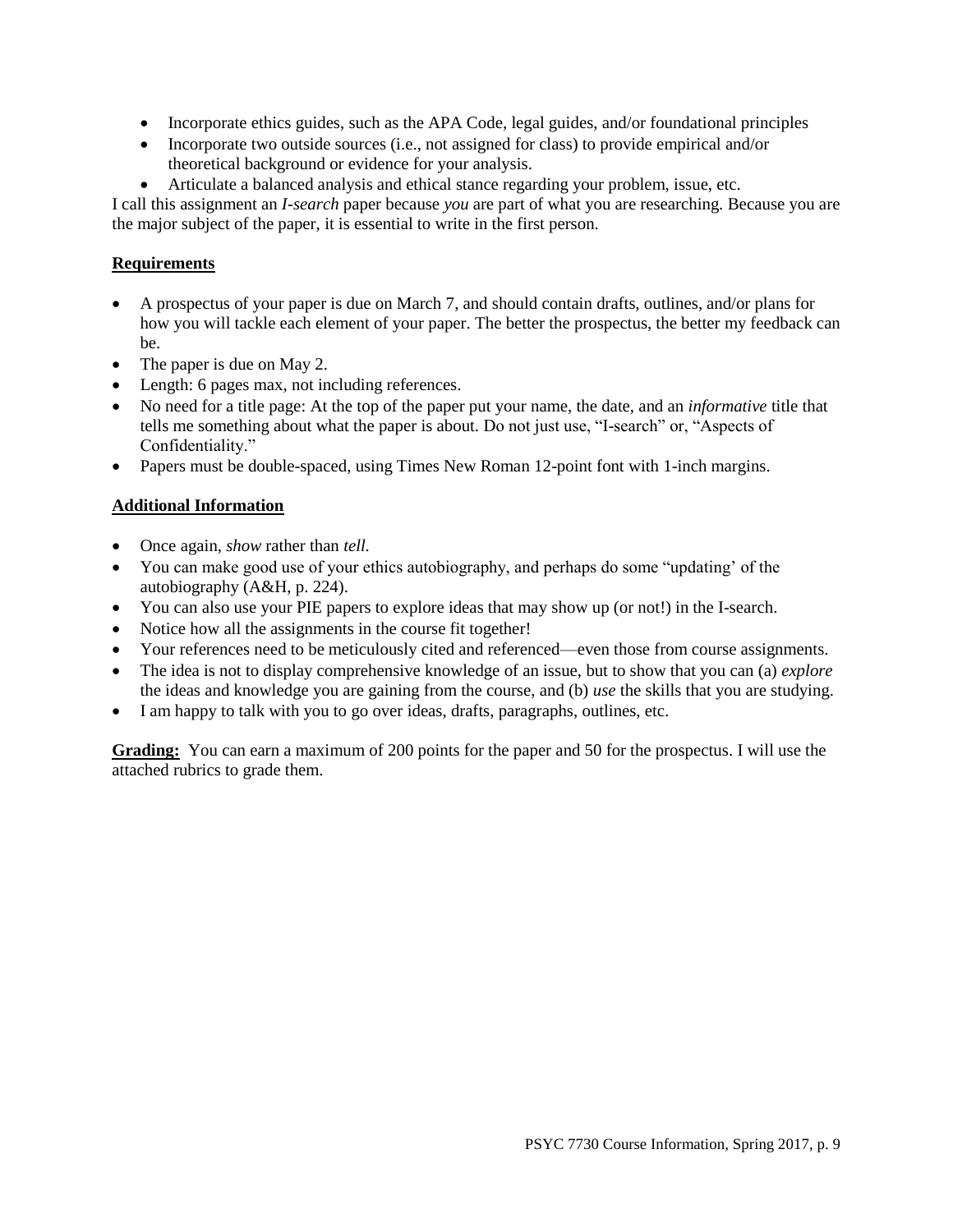# **RUBRIC – I-SEARCH PAPER - PSYC 7730**

| Criterion                                                                                                                                             | Possible<br>Points | ~Perfect                                                                                                    | <b>Proficient</b>                                                                                      | <b>Problems</b>                                                                                                     | Points<br>Earned |
|-------------------------------------------------------------------------------------------------------------------------------------------------------|--------------------|-------------------------------------------------------------------------------------------------------------|--------------------------------------------------------------------------------------------------------|---------------------------------------------------------------------------------------------------------------------|------------------|
| Formatting:<br>· Double-spaced<br>• 12-point Times<br>New Roman<br>$\bullet$ 1-inch margins<br>• 6 pages max<br>$\bullet$ Date<br>• Informative Title | 40                 | $37 - 40$<br>All formatting<br>attended to                                                                  | $32 - 36$<br>Good<br>formatting, but<br>not perfect                                                    | $25 - 31$<br>More than one<br>problem with<br>formatting                                                            |                  |
| Self-Reflection<br>· Acculturation<br>• Nonrational<br>factors<br>· Balanced                                                                          | 40                 | 37-40<br>Complete,<br>balanced self-<br>reflection                                                          | $32 - 36$<br>Incomplete or<br>simplistic in<br>some way                                                | $25 - 31$<br>Too simplistic                                                                                         |                  |
| Incorporates<br><b>Outside Readings</b><br>• At least two<br>$\bullet$ Complete<br>citations<br>· Used well                                           | 40                 | 37-40<br>Excellent<br>integration of<br>outside readings                                                    | $32 - 36$<br>Some<br>integration of<br>outside readings                                                | $25 - 31$<br>Could have<br>been written<br>without having<br>done the<br>reading, or<br>major mis-<br>undertandings |                  |
| Uses course<br>material<br>· Ethical/legal<br>guides<br>· Used well<br>$\bullet$ Use of the<br>language of<br>ethics                                  | 40                 | $37 - 40$<br>Excellent<br>understanding<br>and use of ethical<br>and/or legal<br>concepts and<br>vocabulary | $32 - 36$<br>Pretty good, but<br>perhaps<br>simplistic in<br>some way or<br>some mis-<br>understanding | $25 - 31$<br>Little evidence<br>of thought<br>about course<br>concepts                                              |                  |
| Clearly written<br>$\bullet$ precise<br>• free of undue<br>grammatical or<br>punctuation<br>errors                                                    | 40                 | $37 - 40$<br>Clearly and<br>precisely written                                                               | 32-36<br>Some problem<br>(e.g., passive<br>voice, vague<br>pronouns)                                   | $25 - 31$<br>Major<br>problems with<br>clarity or<br>precision                                                      |                  |
| <b>TOTAL POINTS</b>                                                                                                                                   | 200                |                                                                                                             |                                                                                                        |                                                                                                                     |                  |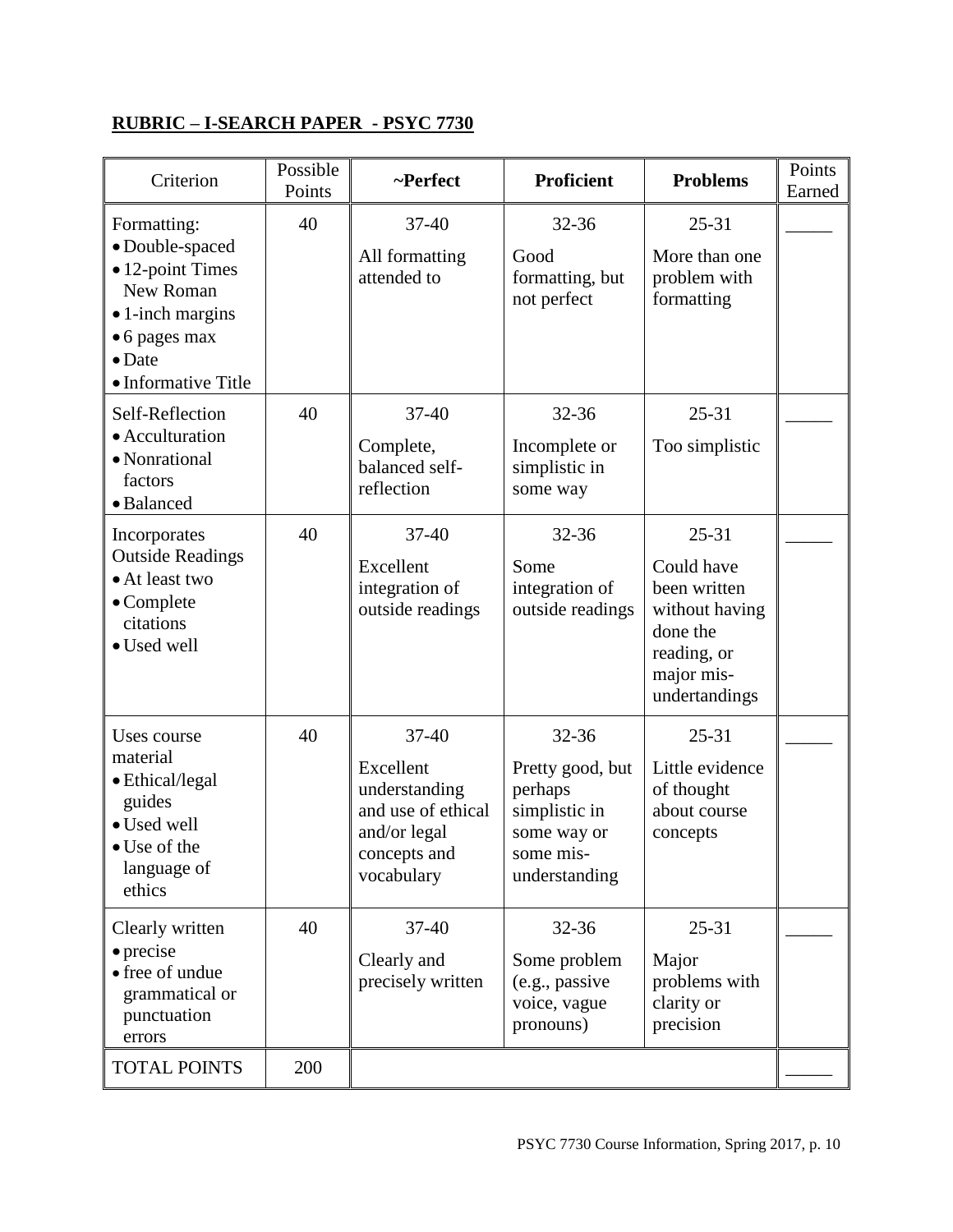# **RUBRIC – I-SEARCH PAPER** *PROSPECTUS* **- PSYC 7730**

| Criterion                                                                                                            | Possible<br>Points | ~Perfect                                                                                                    | <b>Proficient</b>                                                                                      | <b>Problems</b>                                                       | Points<br>Earned |
|----------------------------------------------------------------------------------------------------------------------|--------------------|-------------------------------------------------------------------------------------------------------------|--------------------------------------------------------------------------------------------------------|-----------------------------------------------------------------------|------------------|
| Self-Reflection<br>• Acculturation<br>· Nonrational<br>factors<br>• Balanced                                         | 15                 | $14 - 15$<br>Evidence of some<br>balanced self-<br>reflection                                               | $12 - 13$<br>Little evidence,<br>or simplistic in<br>some way                                          | $0 - 11$<br>Too simplistic,<br>or absent                              |                  |
| Incorporates<br><b>Outside Readings</b><br>• At least two<br>$\bullet$ Complete<br>citations<br>· Used well          | 15                 | $14 - 15$<br>Excellent<br>integration of, or<br>plan to use,<br>outside readings                            | $12 - 13$<br>Some attention<br>to outside<br>readings                                                  | $0 - 11$<br>No readings<br>specified, or no<br>plan to use<br>them    |                  |
| Uses course<br>material<br>• Ethical/legal<br>guides<br>· Used well<br>$\bullet$ Use of the<br>language of<br>ethics | 15                 | $14 - 15$<br>Excellent<br>understanding<br>and use of ethical<br>and/or legal<br>concepts and<br>vocabulary | $12 - 13$<br>Pretty good, but<br>perhaps<br>simplistic in<br>some way or<br>some mis-<br>understanding | $0 - 11$<br>Little evidence<br>of thought<br>about course<br>concepts |                  |
| Clearly written<br>$\bullet$ precise<br>• free of undue<br>grammatical or<br>punctuation<br>errors                   | 5                  | 5<br>Clearly and<br>precisely written                                                                       | $\overline{4}$<br>Some problem<br>(e.g., passive<br>voice, vague<br>pronouns)                          | 3<br>Major<br>problems with<br>clarity or<br>precision                |                  |
| <b>TOTAL POINTS</b>                                                                                                  | 50                 |                                                                                                             |                                                                                                        |                                                                       |                  |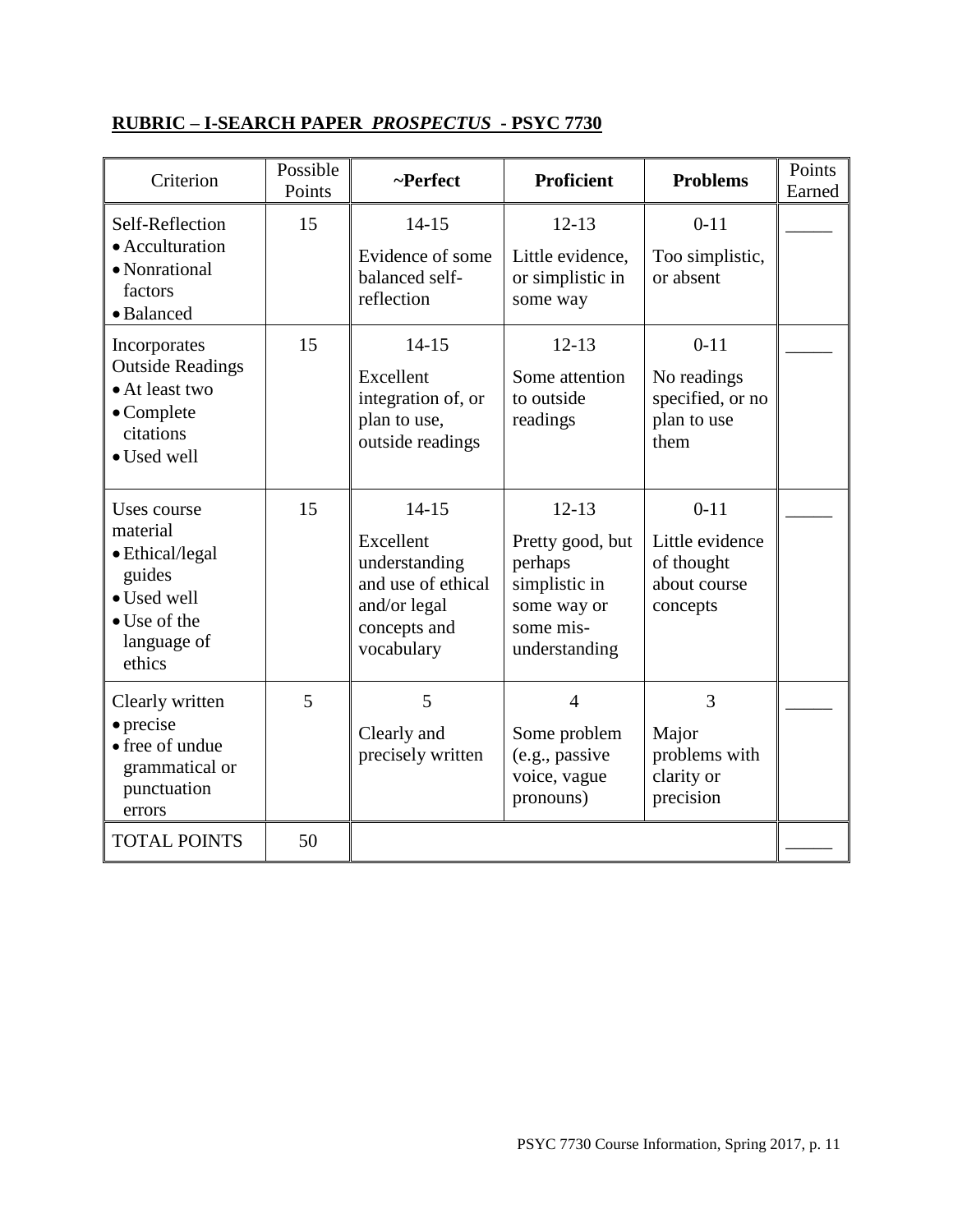## *FINAL EXAM*

The two-hour open-book final will comprise two questions designed to have you analyze cases, dilemmas, policies, etc. It will be another chance to demonstrate the skills and knowledge that we will develop throughout the course. See the "Criteria for Good Ethical Analysis" on Canvas for some ideas that should help with the final (as well as for your I-Search paper and class discussions).

#### **Requirements**

- The final will be on Tuesday, May 9, from  $12:30 2:30$  P.M.
- You will take the final over email or Canvas. Stay tuned for details.

### **Grading**

You can earn a maximum of 200 points on the final, 100 points for each question. I will use the rubric on the next page to grade them, but here are some general criteria:

- I give A's to those answers that show a clear mastery of the material, use of skills, and some creativity. Students earn A's when they grasp and can communicate the intricacies and subtleties involved in ethical reasoning. They see more than one side of issues and bring a variety of perspectives. They address the question asked and account for the facts of the case/policy. Ideas are well-formulated, well-developed, and well-communicated.
- B's reflect a good mastery of material and the ability to think about it. High B's reflect understanding that is very good if not exceptional and writing that is clear and correct. Low B's reflect thinking that is adequate but perhaps somewhat simplistic, and/or writing that reflects trouble communicating ideas (e.g., suffering from some lack of focus, not addressing the question).
- C's are signs of problems, including simplistic thinking, factual errors, or failure to grasp ideas. Students who earn Cs may have difficulty formulating ideas and developing them. They may have difficulty moving past their own experience to incorporate course concepts. Writing problems may hinder clear communication.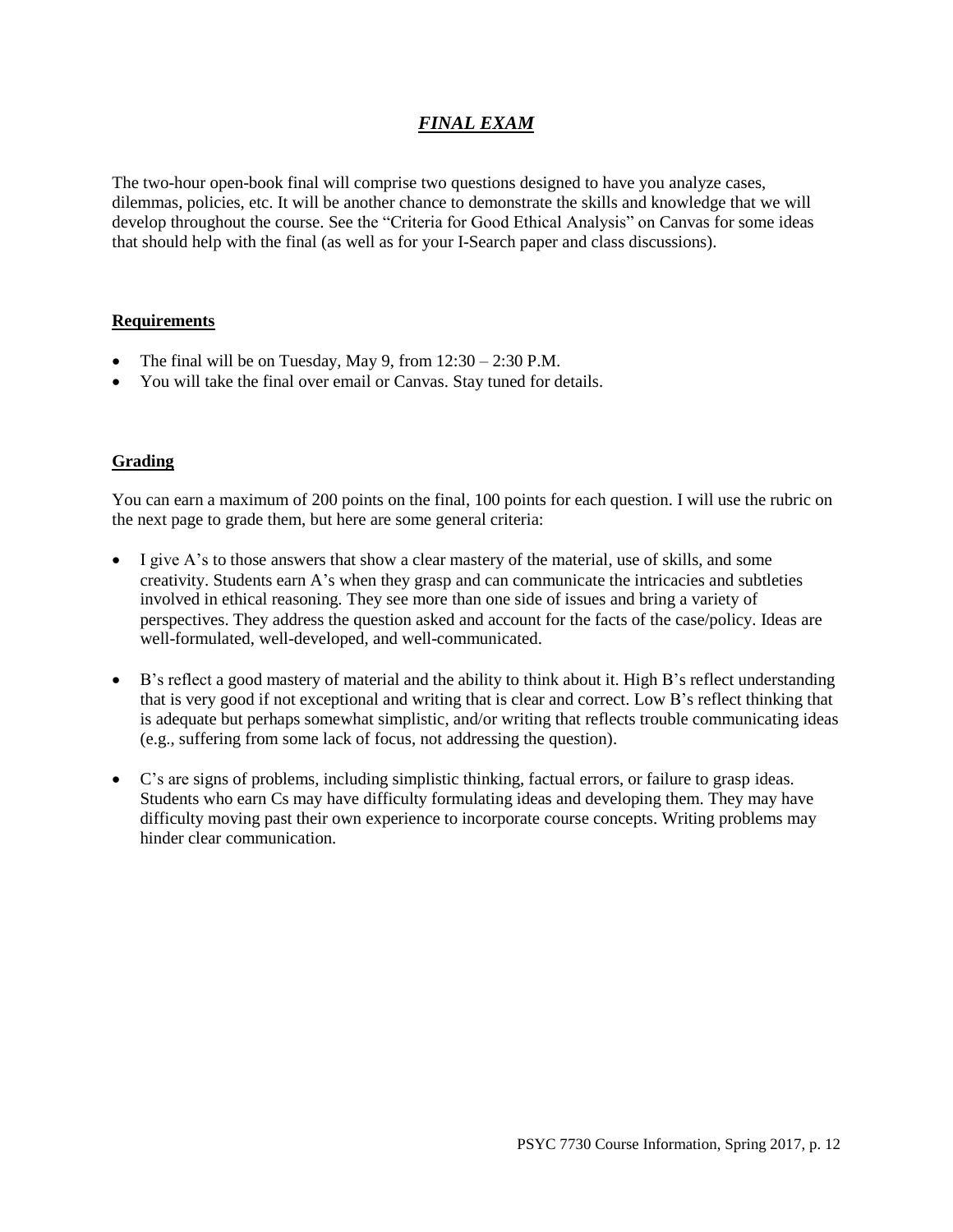# **RUBRIC – FINAL - Psychology 7730 – (For Each Question)**

| Criterion                                                                         | <b>Excellent</b>                                                                      | Good                                                                  | Fair                                                                                                           | Poor                                                                                                       | Points |
|-----------------------------------------------------------------------------------|---------------------------------------------------------------------------------------|-----------------------------------------------------------------------|----------------------------------------------------------------------------------------------------------------|------------------------------------------------------------------------------------------------------------|--------|
| Variety and<br>Accuracy of<br>Concepts                                            | $28 - 30$<br>Nailed it:<br>accurate and<br>comprehensive                              | $25 - 27$<br>Good<br>accuracy,<br>comprehensive                       | $22 - 24$<br>Hard to assess<br>accuracy, or not<br>comprehensive                                               | $16 - 20$<br>Inaccuracies                                                                                  |        |
| Application<br>Complexity<br>Related<br>concepts to<br>each other                 | $28 - 30$<br>Consistently<br>communicates<br>complexity                               | $24 - 27$<br>Good<br>application                                      | $20 - 23$<br>Fair application                                                                                  | $14 - 19$<br><b>Too</b><br>simplistic                                                                      |        |
| Ability to see<br>more than one<br>side, or to see<br>limitations of<br>arguments | 10<br>Excellent<br>balance, seeing<br>alternatives &<br>limitations                   | 8<br>Good<br>treatment of<br>alternatives or<br>limitations           | 6<br>Alternatives or<br>limitations<br>mentioned, but<br>not in detail                                         | $2 - 4$<br>Absent                                                                                          |        |
| Answered the<br>question;<br>accounts for<br>the facts in the<br>question         | $28 - 30$<br>Addressed all<br>parts of the<br>question; all<br>facts accounted<br>for | $24 - 27$<br>Got the most<br>important<br>elements in the<br>question | $20 - 23$<br>Missed facts or<br>subquestions that<br>could have been<br>informative or<br>made a<br>difference | $14 - 19$<br>Little more<br>than a "data<br>dump";<br>didn't really<br>use the facts<br>in the<br>question |        |
| <b>TOTAL PTS</b>                                                                  | 100                                                                                   |                                                                       |                                                                                                                |                                                                                                            |        |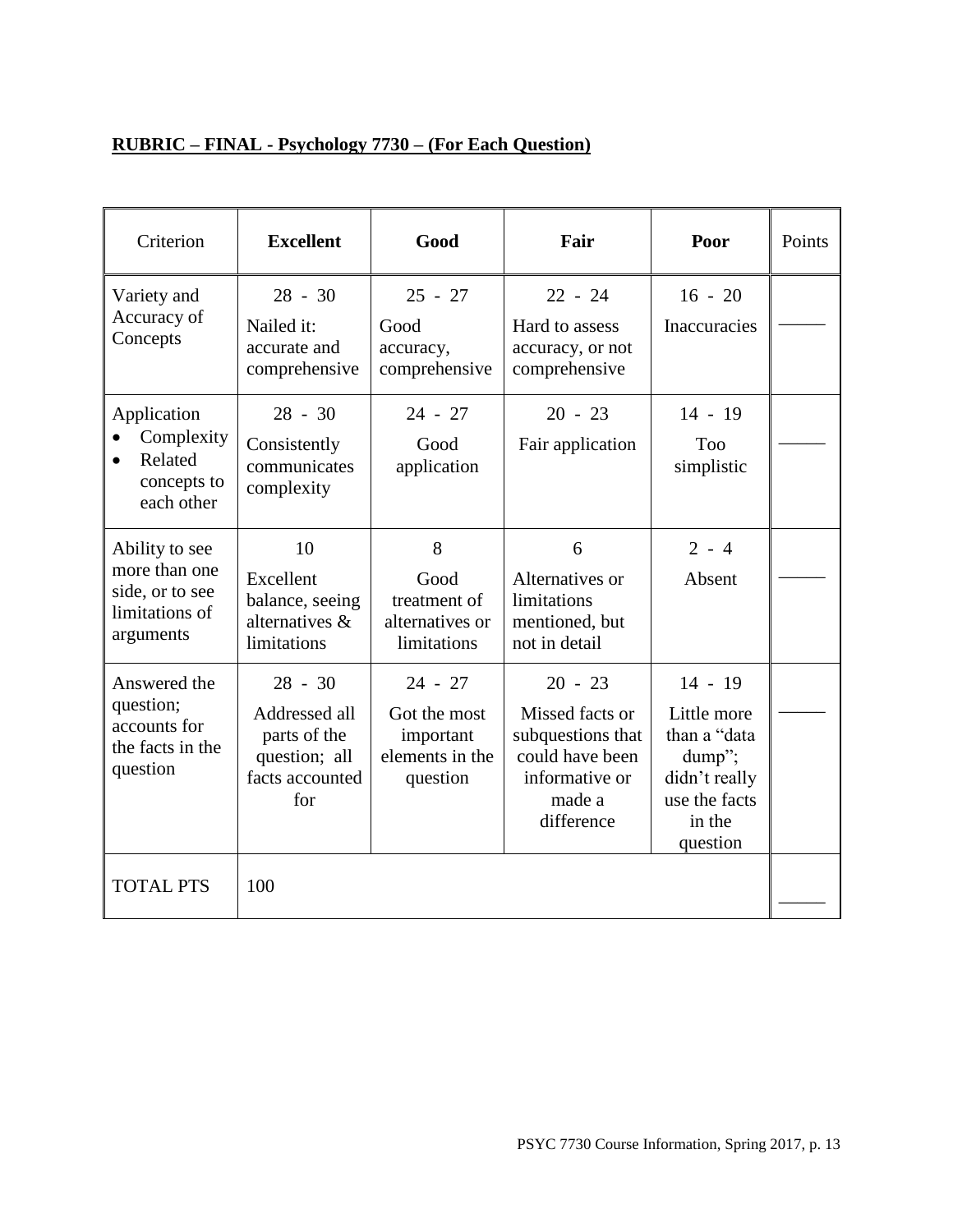## *SCHEDULE OF ASSIGNMENTS* (*See also the "Syllabus" section of Canvas*)

- Complete the assignments by the date indicated. **Bring each day's readings to class.**
- A&H = Anderson & Handelsman (2010); K&V = Knapp & VandeCreek (2012); CRS = Colorado Revised Statutes.
- **Notice that some of the readings are out of chapter order.**
- Reading Anderson & Handelsman includes spending time with *Food for Thought* and *Journal Entry* items.

| <b>Week-Date</b>                     | <b>Readings and Assignments</b>                  |
|--------------------------------------|--------------------------------------------------|
| Week $2 - Jan. 24$                   | Self-awareness                                   |
|                                      | 1. A&H, Introduction and Chapters 1-2            |
|                                      | 2. K&V, Ch 1                                     |
|                                      | 3.<br>"How to Construct a Concept Map"           |
| Week $3 - Jan. 31$                   | <b>Ethical Acculturation and Positive Ethics</b> |
|                                      | 1. K&V, Chapter 2                                |
|                                      | A&H, Chapter 3                                   |
|                                      | 3. Handelsman, Knapp & Gottlieb, 2009            |
| Week $4 - \text{Feb. } 7$            | The Ethical Culture of Psychology                |
|                                      | 1. A&H, Chapter 4                                |
|                                      | 2. APA Ethics Code (2010)                        |
|                                      | 3. CRS Prohibited Activities (12-43-222)         |
|                                      | 4. Ethics Autobiography Due                      |
| Week 5 - Feb. 14                     | <b>Making Ethical Choices</b>                    |
|                                      | 1. K&V, Chapters 3-4                             |
|                                      | Rogerson et al., 2011.<br>2.                     |
| Week $6 - \overline{\text{Feb. 21}}$ | <b>Boundaries and Multiple Relationships</b>     |
|                                      | 1. A&H, Chapter 5                                |
|                                      | 2. K&V, Chapter 6                                |
| Week $7 - \text{Feb. } 28$           | Confidentiality (but don't tell anybody)         |
|                                      | A&H, Chapter 6<br>1.                             |
|                                      | 2. K&V, Chapters 7-8                             |
|                                      | 3. CRS Confidentiality (12-43-218)               |
|                                      | 4. CRS Reporting (13-21-117 and 19-3-304)        |
| Week $8 - Mar. 7$                    | <b>Informed Consent</b>                          |
|                                      | 1. A&H, Chapter 7                                |
|                                      | 2. K&V, Chapter 5                                |
|                                      | 3. CRS Mandatory Disclosure (12-43-214)          |
|                                      | 4. I-Search Prospectus Due                       |
| Week $9 - \text{Mar.}$ 14            | Research and Scholarship                         |
|                                      | 1. K&V Chapter 15                                |
| Mar. 21                              | <b>Spring Break - No Class</b>                   |
| Week $10 - \text{Mar. } 28$          | <b>Business Issues and Forensic Issues</b>       |
|                                      | 1. K&V, Chapter 9 AND Chapter 12                 |
| Week $11 -$ Apr. 4                   | Assessment                                       |
|                                      | 1. K&V, Chapter 10                               |
| Week $12 - Apr. 11$                  | Termination and Other Therapy Issues             |
|                                      | K&V, Ch 11<br>1.                                 |
|                                      | 2.<br>A&H, Ch9                                   |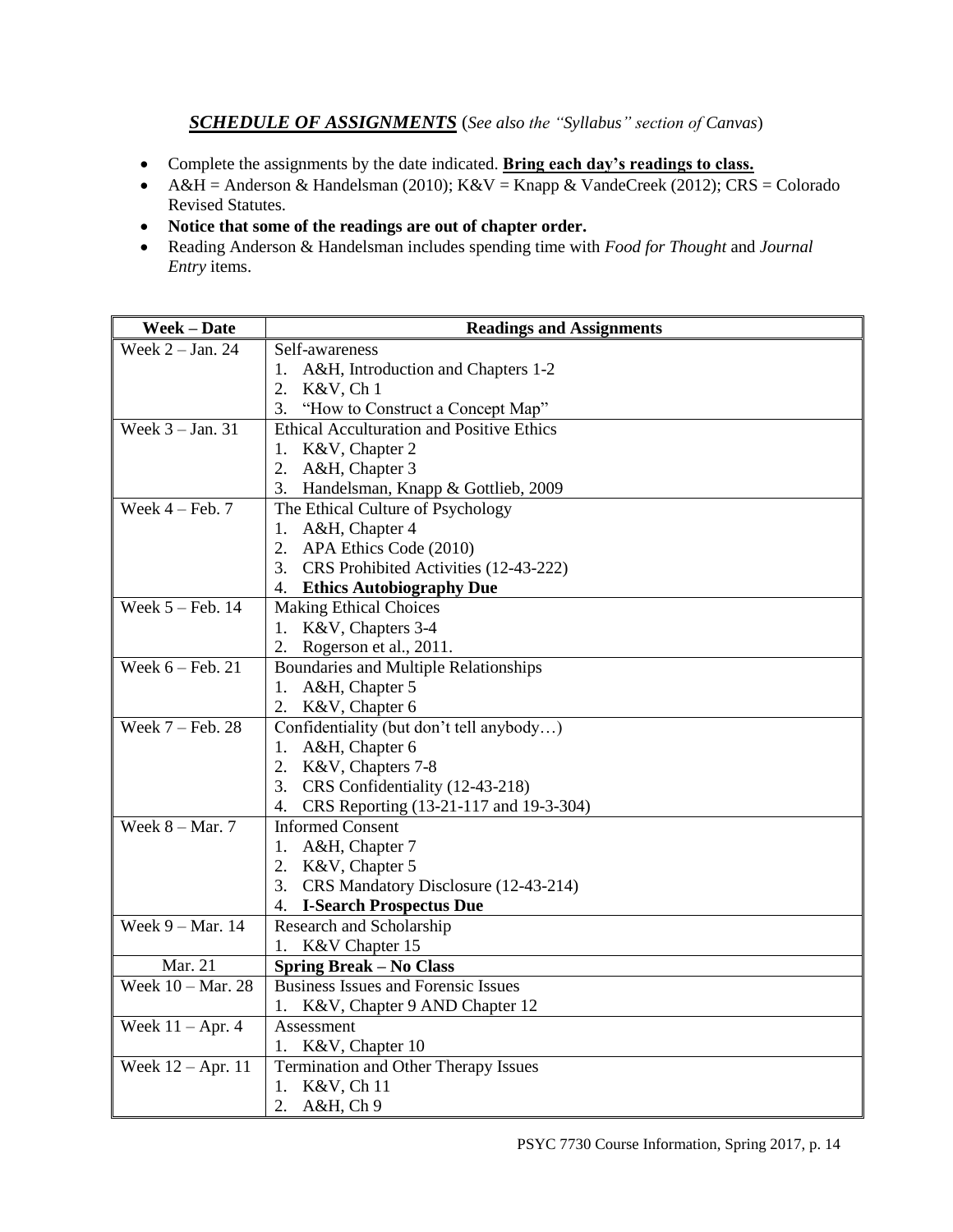| Week $13 -$ Apr. 18 | Supervision and Consultation                                                        |
|---------------------|-------------------------------------------------------------------------------------|
|                     | A&H, Ch <sub>8</sub>                                                                |
|                     | K&V, Ch 14                                                                          |
| Week $14 -$ Apr. 25 | <b>Teaching and Training</b>                                                        |
|                     | K&V, Ch 13                                                                          |
|                     | Oberlander & Barnett, 2005                                                          |
| Week $15 -$ May 2   | Putting It All Together                                                             |
|                     | A&H, Ch 10                                                                          |
|                     | Bartlett 2015                                                                       |
|                     | Hoffman et al., 2015, pp. 1-4; 9-10; 64-72. For more background, you can skim<br>3. |
|                     | pages 10-63.                                                                        |
|                     | <b>I-Search Paper Due</b><br>4.                                                     |
| Week $16 - May 9$   | <b>FINAL</b> - open book - $12:30 - 2:30$                                           |

#### *SOME UNIVERSITY-WIDE POLICIES and OFFICES*

- [Student Code of Conduct](http://www.ucdenver.edu/life/services/standards/students/pages/default.aspx) <http://www.ucdenver.edu/life/services/standards/students/pages/default.aspx>
- Accommodations The first step in getting accommodations is to contact the [Disability Resources and Services](http://www.ucdenver.edu/student-services/resources/disability-resources-services/accommodations/Pages/accommodations.aspx) Office. [http://www.ucdenver.edu/student-services/resources/disability-resources](http://www.ucdenver.edu/student-services/resources/disability-resources-services/accommodations/Pages/accommodations.aspx)[services/accommodations/Pages/accommodations.aspx](http://www.ucdenver.edu/student-services/resources/disability-resources-services/accommodations/Pages/accommodations.aspx)
- [Academic Freedom](http://www.ucdenver.edu/policy/pages/academic-Freedom.aspx) <http://www.ucdenver.edu/policy/pages/academic-Freedom.aspx>
- [Family Educational Rights and Privacy Act](http://www.ucdenver.edu/anschutz/studentresources/Registrar/StudentServices/FERPA/Pages/default.aspx) (FERPA) <http://www.ucdenver.edu/anschutz/studentresources/Registrar/StudentServices/FERPA/Pages/default.aspx>
- **[Attendance](http://www.ucdenver.edu/faculty_staff/employees/policies/Policies%20Library/OAA/StudentAttendance.pdf)** [http://www.ucdenver.edu/faculty\\_staff/employees/policies/Policies%20Library/OAA/StudentAttendance.pdf](http://www.ucdenver.edu/faculty_staff/employees/policies/Policies%20Library/OAA/StudentAttendance.pdf)
- [Discrimination and Harassment](http://www.ucdenver.edu/policy/TitleIX/Pages/default.aspx) Policy and Procedures <http://www.ucdenver.edu/policy/TitleIX/Pages/default.aspx>
- [Grade Appeal](http://www.ucdenver.edu/policy/Documents/Process-for-Grade-Issues.pdf) Policy <http://www.ucdenver.edu/policy/Documents/Process-for-Grade-Issues.pdf>

### **CLAS Academic Policies**

The following policies, procedures, and deadlines pertain to all students taking classes in the College of Liberal Arts and Sciences (CLAS). They are aligned with the Official University Academic Calendar found on the [Registrar's website.](http://www.ucdenver.edu/student-services/resources/Registrar-dev/CourseListings/Pages/AcademicCalendar.aspx)

**Schedule verification**: It is each student's responsibility to verify that their official registration and schedule of classes is correct in their UCDAccess portal before classes begin and by the university census date. Failure to verify schedule accuracy is not sufficient reason to justify late adds or withdrawals. Access to a course through Canvas is not evidence of official enrollment.

 **E-mail**: Students must activate and regularly check their official CU Denver e-mail account for university related messages. Note: Canvas is not the location to access your [CU Denver email account.](http://www.ucdenver.edu/email/Pages/login.aspx) Log into<http://www.ucdenver.edu/email/Pages/login.aspx> .

 **Administrative drops:** Students may be administratively dropped if they do not meet the pre- and/or co-requisites for the course as detailed in the course description. Students may also be administratively dropped from a class if the course syllabus articulates attendance expectations prior to census date class and they do not meet those attendance expectations. Please note: this policy does not apply to all classes and should not be relied upon; if the plan is to no longer complete the course, students should follow the appropriate drop/withdrawal process.

Late adds (after February 1, 2017) and late withdrawals (after April 17, 2017): require a written petition, verifiable documentation, and dean's approval. CLAS undergraduate students should visit the CLAS Advising Office (NC 1030 – 303-556-2555) and graduate students should visit the Graduate School (12<sup>th</sup> floor LSC) to learn more about the petition process. Late withdrawal petition deadline: May 5, 2017.

 **Co-requisites and withdrawals:** Dropping/withdrawing from a co-requisite course might require dropping/withdrawing from the other course. Students should read the course notes in the UCDAccess registration system and their course syllabus to determine the impact of this decision.